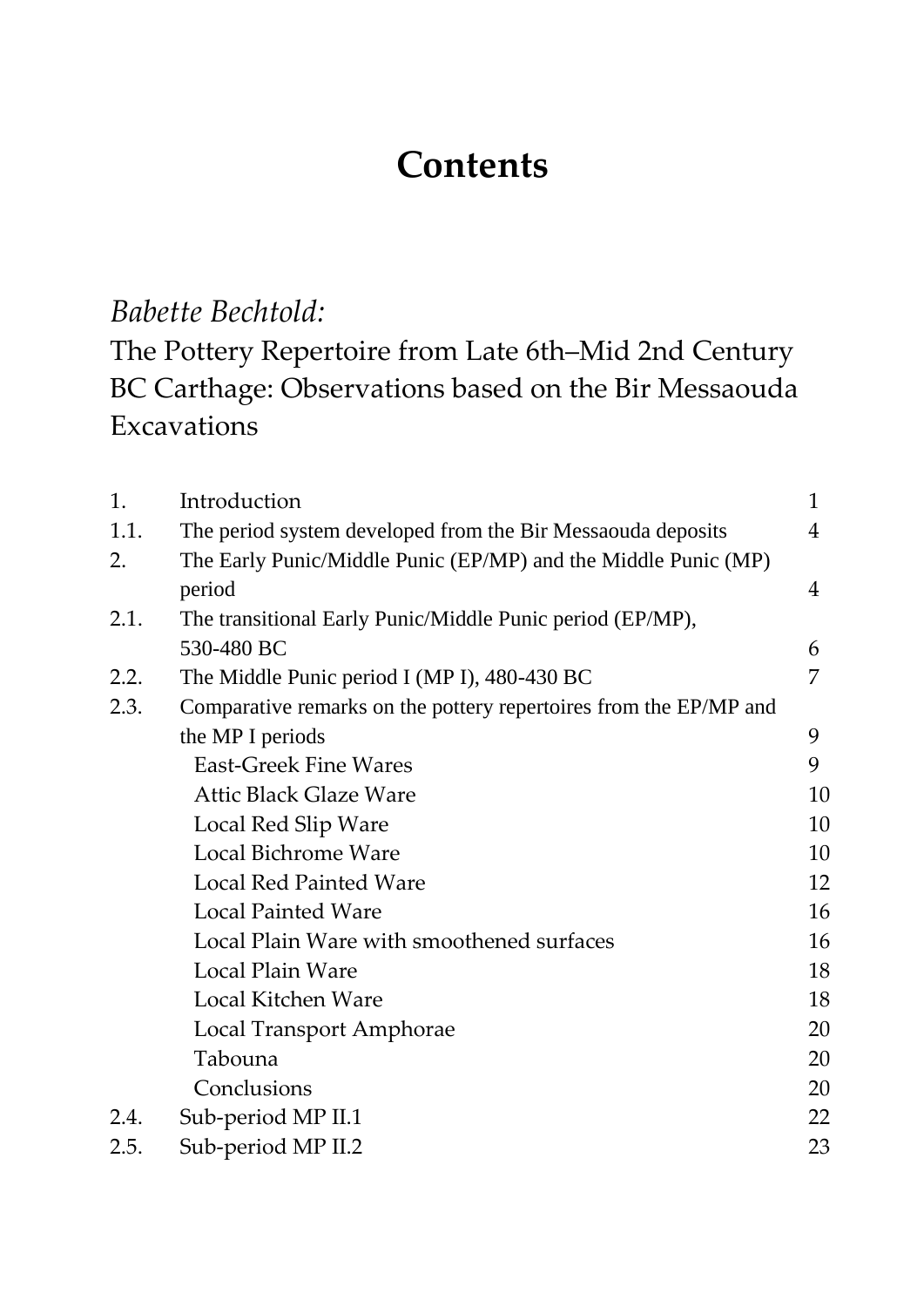| 2.6.                       | Comparative remarks on the ceramic repertoires from the sub-periods   |    |
|----------------------------|-----------------------------------------------------------------------|----|
|                            | $MP$ II.1 and MP II.2                                                 | 25 |
|                            | Attic Black Glaze Ware, Picazo class                                  | 26 |
|                            | <b>Attic Black-Figured Ware</b>                                       | 27 |
|                            | <b>Attic Black Glaze Ware</b>                                         | 27 |
|                            | Other imported Black Glaze Wares                                      | 28 |
|                            | <b>Local Black Glaze Ware</b>                                         | 29 |
|                            | <b>Local Painted Ware</b>                                             | 29 |
|                            | Local Plain Ware with smoothened surfaces                             | 30 |
|                            | Local Plain Ware                                                      | 30 |
|                            | <b>Imported Plain Ware</b>                                            | 31 |
|                            | Local Kitchen Ware                                                    | 31 |
|                            | <b>Local Transport Amphorae</b>                                       | 32 |
|                            | <b>Imported Transport Amphorae</b>                                    | 32 |
| 2.7.                       | Concluding remarks about the differences between the ceramic          |    |
|                            | repertoires of the periods EP/MP, MP I and MP II                      | 33 |
| 3.                         | The Late Punic I-II period                                            | 36 |
| 3.1.                       | The Late Punic I period (300-200 BC)                                  | 36 |
| 3.1.1.                     | The pottery repertoire of Carthaginian LP I settlement deposits       | 38 |
| 3.1.1.1. Black Glaze Wares |                                                                       | 38 |
|                            | <b>Imported Black Glaze Wares</b>                                     | 38 |
|                            | <b>Attic Black Glaze Ware</b>                                         | 38 |
|                            | Central Italian and/or Campanian Black Glaze Wares                    | 38 |
|                            | Sicilian Black Glaze Ware                                             | 39 |
|                            | <b>Unidentified Black Glaze Wares</b>                                 | 39 |
|                            | Local Black Glaze Ware                                                | 39 |
|                            | Types attested to within contexts dating to the first half of the 3rd |    |
|                            | century BC                                                            | 39 |
|                            | Types attested to within contexts dating to the second half of the    |    |
|                            | 3rd century BC                                                        | 40 |
|                            | 3.1.1.2. Local Plain Ware                                             | 40 |
| 3.1.1.3.                   | <b>Imported Plain/Painted Ware</b>                                    | 44 |
| 3.1.1.4.                   | Byzacena Blacktop Red Cooking Ware                                    | 44 |
| 3.1.1.5.                   | Transport amphorae                                                    | 45 |
| 3.1.1.6.                   | Concluding remarks about the LP I Carthaginian pottery                |    |
|                            | repertoire                                                            | 46 |